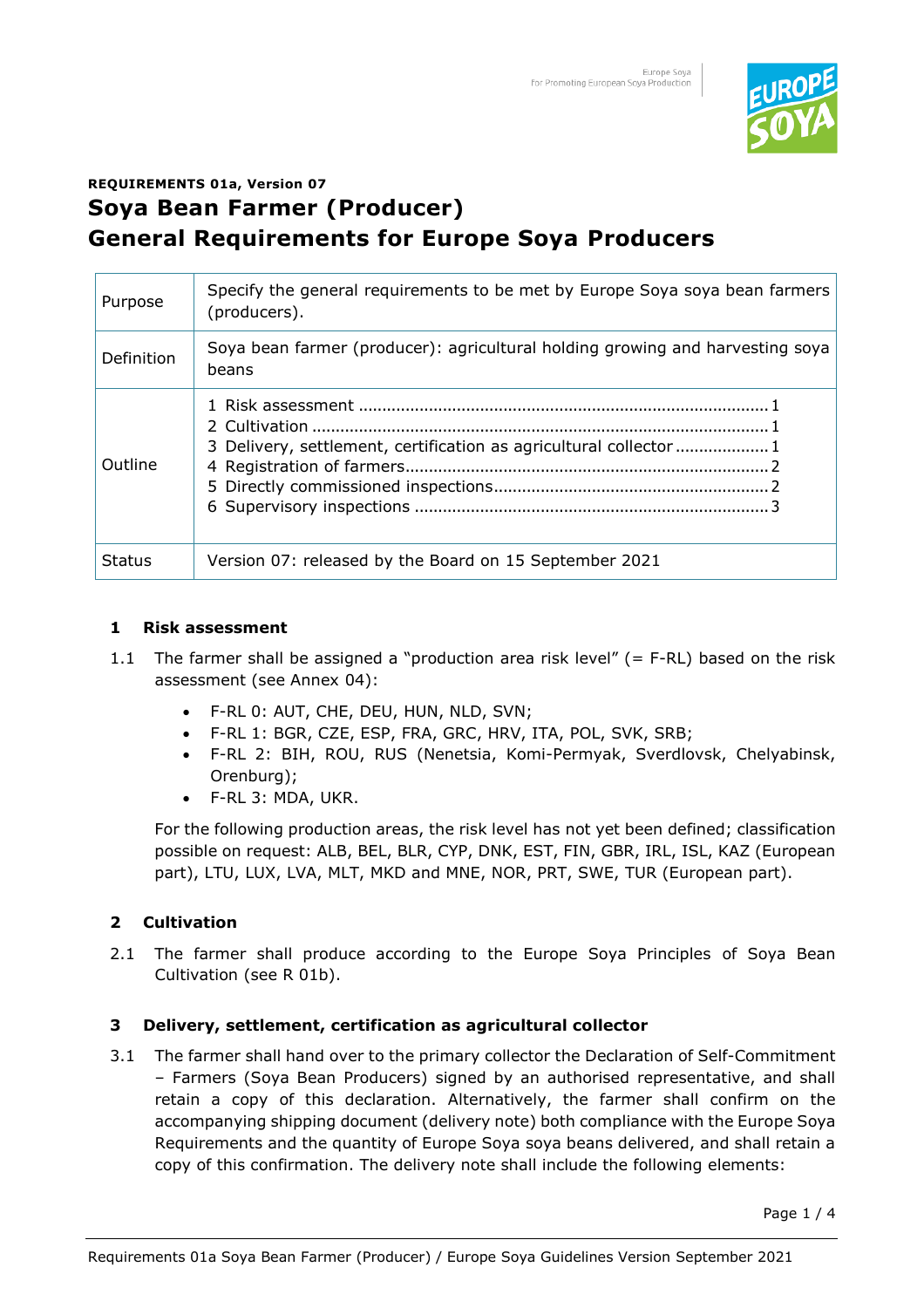

- Compliance Clause: "By signing this, I acknowledge that I have fully read, understood and complied with the Europe Soya Requirements for Farmers as amended."
- Farmer's signature
- 3.2 The farmer shall document all quantities of marketed soya beans with copies of all delivery notes and commercial invoices for primary collectors and other customers, and shall include a reference to the quality label "Europe Soya".
- 3.3 If a soya bean farmer, located in a production area of risk level 2 or 3 (F-RL 2 or F-RL 3), sells Europe Soya soya beans directly to a trader not acting as an agricultural collector, they need to be certified as an agricultural collector and may only sell Europe Soya soya beans by means of Europe Soya lot certificates (in accordance with paragraph 10.2 in R 02).

### **4 Registration of farmers**

<span id="page-1-0"></span>4.1 If the farmer is located in a production area of risk level 3 (F-RL 3):

The farmer shall notify Donau Soja Organisation by email that they produce Europe Soya soya by 30 July of the current harvest year [\(quality@donausoja.org\)](mailto:quality@donausoja.org). Alternatively, the farmer can be registered by their primary collector (also by 30 July of the current harvest year).

#### **5 Directly commissioned inspections**

5.1 If the farmer is located in a production area of risk levels 0-2 (F-RL 0, F-RL 1 or F- $RL$  2):

The farmer shall either be individually certified or participate in a group certification as set out in paragraph 3 of the "Requirements for Group Certifications". The farmer shall be inspected in accordance with the risk assessment (see Annex 04, paragraph 1).

5.2 If the farmer is located in a production area of risk level 3 (F-RL 3):

The farmer shall conclude an inspection contract with a certification body recognised by Donau Soja Organisation, commissioning this body to undertake a chargeable first inspection as well as further annual inspections. The name of the certification body commissioned shall be announced at the same time as the farmer is registered according to paragraph [4.1.](#page-1-0)

The directly commissioned certification body shall take a composite sample of Europe Soya green soya plants from the fields within the scope of their Europe Soya audit, and shall conduct rapid GM tests (Roundup Ready and LibertyLink). A positive rapid test result shall entail two further rapid GM tests. If any two of the three rapid tests conducted give a positive result, the farmer shall have a PCR test performed.

Please note: In soya plants older than 36 days, samples shall be taken from cotyledons or leaf pair 1 or 2.

Farmers may be exempt from rapid GM testing if they meet all of the following four criteria: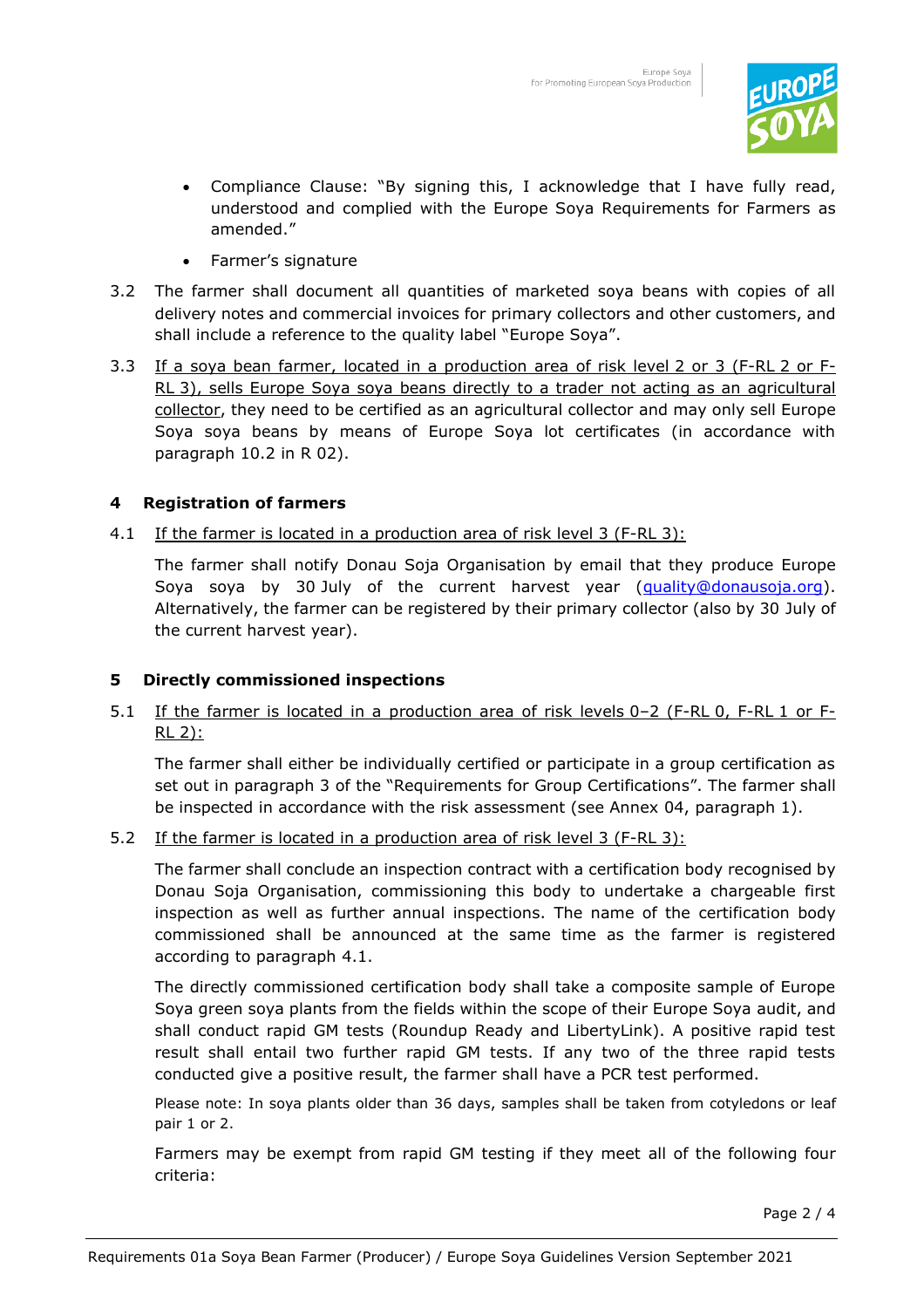

- the farmer delivers exclusively to a certified agricultural collector belonging to the same agricultural enterprise as this farmer;
- the farmer is inspected by the same certification body as the agricultural collector;
- the farmer does not receive their own certificate, but is listed in the annex to the certificate belonging to the agricultural collector;
- the directly commissioned certification body shall undertake a chargeable inspection of the farmer every year prior to harvest.

#### **6 Supervisory inspections**

6.1 The farmer shall accept supervisory inspections (risk-based sampling) by certification bodies or inspectors commissioned by Donau Soja Organisation.